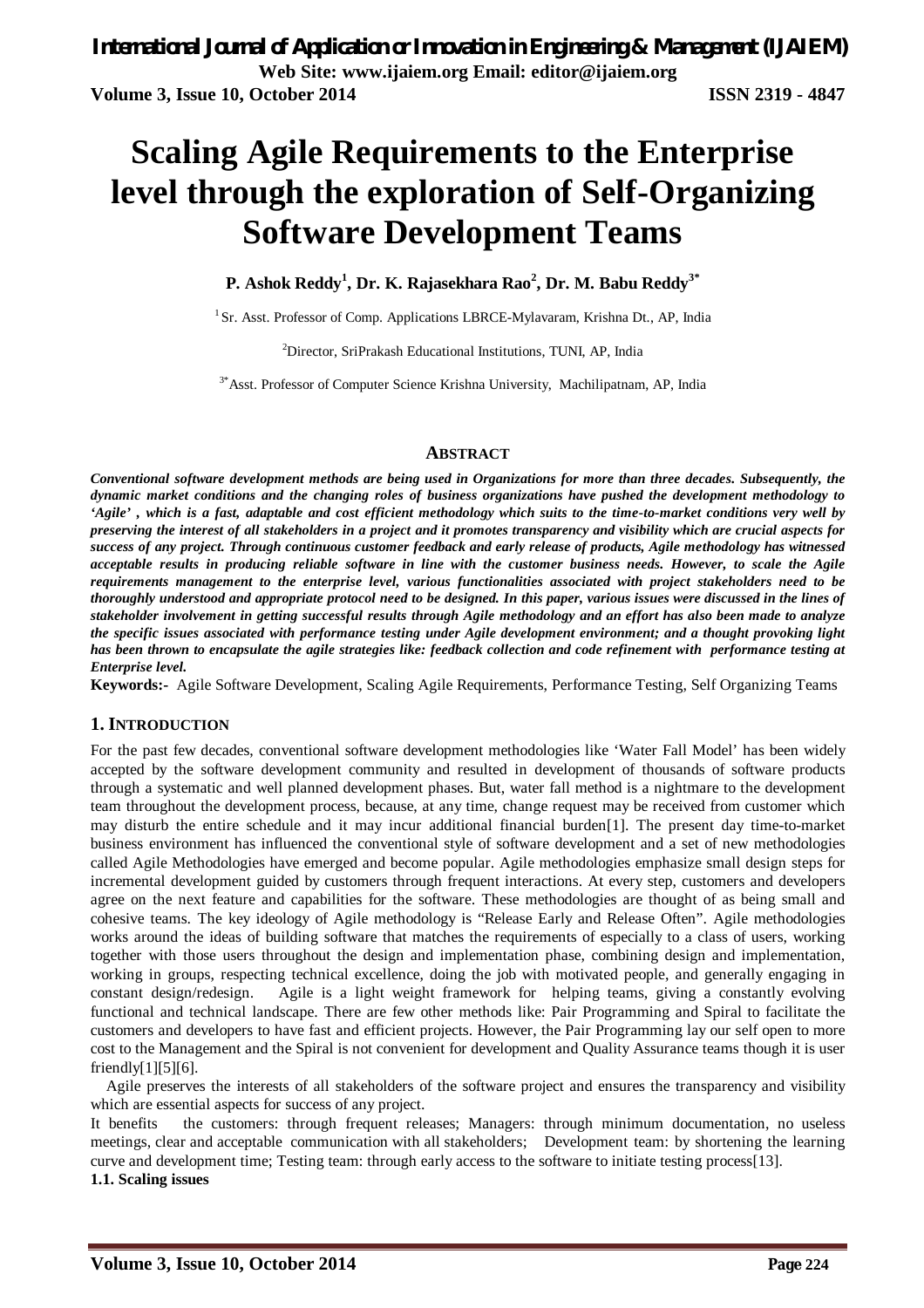# *International Journal of Application or Innovation in Engineering & Management (IJAIEM)* **Web Site: www.ijaiem.org Email: editor@ijaiem.org Volume 3, Issue 10, October 2014 ISSN 2319 - 4847**

New challenges are introduced if the team members are geographically distributed or many teams are working for a single product owner. Rather than creating a single 100-person team, the agile encourages to split developers into multiple smaller teams. Planning a project with large, multiple teams may require:

- i. Establishing a basis for estimation so that all teams will have a common unit for estimating.
- ii. Adding details to user stories to understand the big picture and help the teams to coordinate their work better.
- iii. Performing *look a head* planning so that teams can successfully work together. This is useful if teams have interdependencies which require them to coordinate their work for next couple of iterations
- iv. Incorporating feedback buffers so that unexpected event in one team won't risk the whole project. Teams can also include the feeding buffer in iterations that deliver capabilities needed by other teams.

However, this level of planning is not required if the project contains small teams as long as those teams communicate often. Involvement of whole organization is needed to adopt agile methods in large scale. Management needs to provide enough resources to ensure effective communication. On the business level, large scale agile development affects the other departments such as sales and Quality Assurance. Therefore, for successful agile development, finding of large scale scrum may be the driving force. Different agile scaling factors can be found to understand the challenges in different areas[5][6][12]. The dynamic business requirements drive the selection and implementation of technology and tools. While selecting the required tools as part of scaling initiatives, development teams should focus on present and future needs as well. For supporting larger agile systems, the required infrastructures need to have sophisticated business and performance requirements. In these lines, identifying/ developing a high end light weight management tool will be a great challenge. But, any management tool has to be powerful enough to aggregate and coordinate many artifacts which flows through the delivery lifecycle of the product and the tool must be useful to all the stakeholders.

#### **2. SCALING AGILE REQUIREMENTS TO THE ENTERPRISE LEVEL**

Individual project teams focus on their individual areas of responsibilities and they don't operate at an enterprise level. Hence, their primary approach to implement the requirements is same as they were not part of an enterprise. However, a cohesive and coordinated strategy will be executed collectively in a healthy enterprise. Long term product roadmap and short term product backlogs will be managed by product team and product manager in line with the relative priorities of stakeholder goals and market objectives. To scale to the Enterprise level, operational simplicity and complexity of the tasks need to be taken into consideration. In the process of articulating how goals for the product fit into the enterprise strategy, simplicity issue may likely to be raised and incorporated by any team member or role. The product manager will not be managing all the strategies. In the enterprise level, it is quite natural to investigate the requirements of complementary goals and the opportunities to find out alternate solutions and to achieve required additional understanding of the roles that other products play in that strategy. The source of Complexity lies in it only. The product managers can also explore the possibility of rethinking the ownership of the enterprise goals to ensure that the two or more products meet the enterprise objectives. Product delivery synchronization is another key aspect where the impact of transparency and visibility plays the major role. When the goals are coordinated at a high level, delivery must be synchronized in detail. Once the roadmaps of various products were aligned at thematic level by their product managers, the product owners also need to synchronize their deliverables within the schedule to facilitate the suitable interoperability and to get customer feedback. However, the product teams need to have coordination to evolve the required Application Program Interface(API) to minimize code-writing dependencies by allowing them to have liberty in day-to-day operations[13]. When more than two teams are coordinating, the efficiency of one-to-one coordination jumps down, the teams will acclimate by introducing Activity Planner – a daily standup meeting where product owner and Activity planner update each other on the completed and planned synchronization activities, and identify barriers to their teams that impact other teams.

#### **3. PERFORMANCE TESTING**

Many organizations have migrated themselves to Agile methodologies, but have not fully integrated performance testing. Few of the approaches which have witnessed significant levels of success are:

#### **3.1. Center of Excellence:**

The functionality is quite similar to that of outsourcing the testing task to a dedicated internal group of team members whose regular task is to take up the performance testing issues assigned to them. Most organizations that are trying to incorporate their performance testing into their Agile development cycles as there was a provision for outsourcing the performance testing tasks in the conventional style also. To witness success stories in these lines, there are few things that need to be taken care are:

- Performance targets in addition to the goals and objectives must become an essential part of each stakeholder story.
- Make use of this service at regular intervals not only at the time of product release.
- A full time team member must take the responsibility to ensure the overall effective performance testing activity and the individual developers must take the responsibility of their own module/unit/component.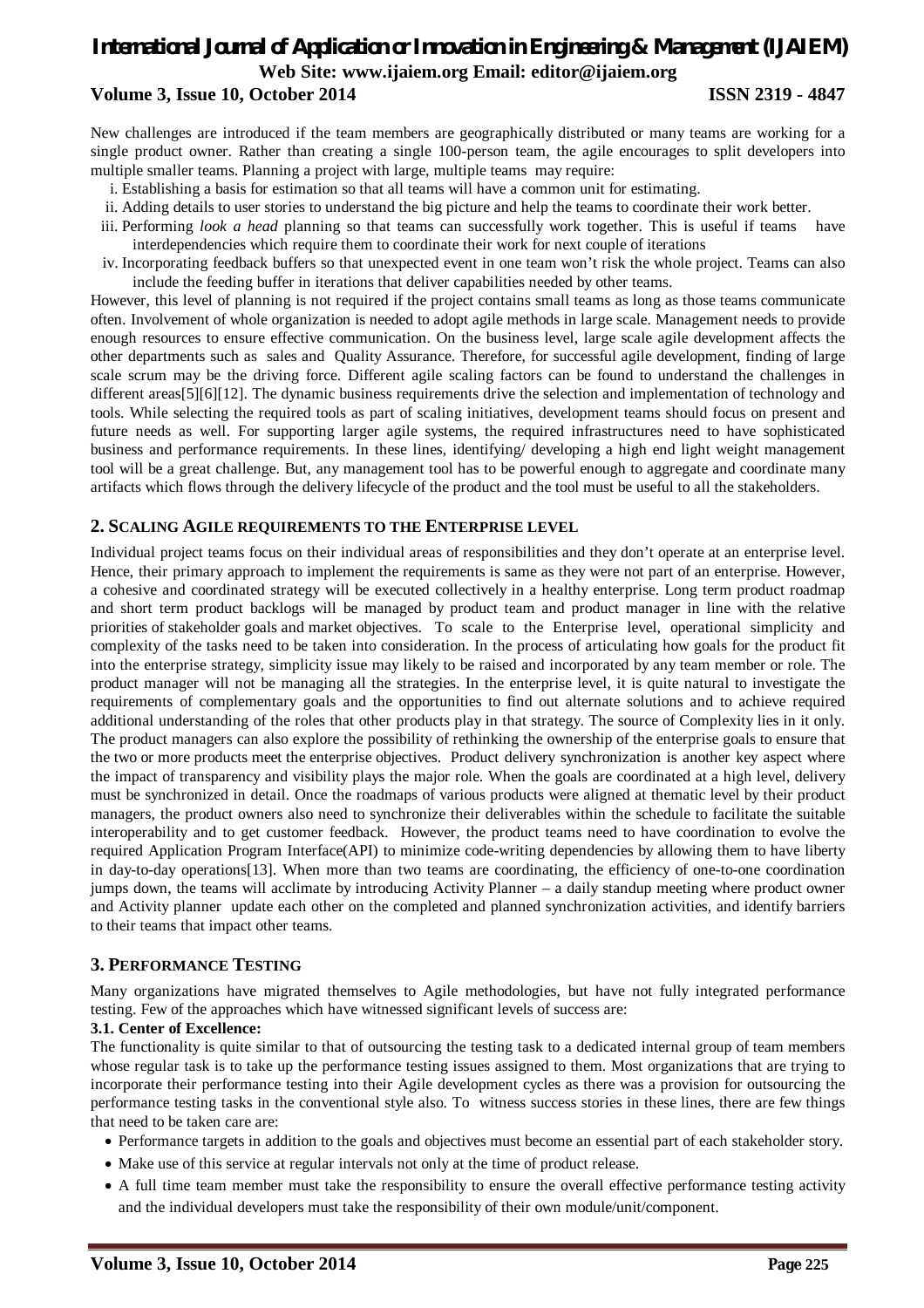# *International Journal of Application or Innovation in Engineering & Management (IJAIEM)* **Web Site: www.ijaiem.org Email: editor@ijaiem.org Volume 3, Issue 10, October 2014 ISSN 2319 - 4847**

When performance of the system is very important and the developers are not taking complete responsibility of unit testing and tuning the product continuously at their levels, and when there is no provision to allot full time exclusive members for performance testing, this 'Center of Excellence' method is likely to be insufficient.

#### **3.2. On call/On task basis**:

Not like the 'Center of Excellence' method, a specific performance tester is assigned to one or more development projects. In this method, mostly the performance tester will work independently, but can provide some advice periodically based on his performance testing expertise and project level knowledge on each project. For this model to be more successful and useful, the performance tester must be accessible during the critical times of performance evolution. Sometimes, this method may not be in a position to suit to the requirement of performance testing at critical times, as a result, it may fail, because, at that time, the same performance tester might have been assigned and held up with one or more other product performance testing tasks.

**3.3. Inclusive Captivation**: There is a full time specialist member of the team whose primary responsibility is to coordinate and manage performance related activities throughout the life cycle. However, performance is a part of everyone's responsibility. But, adapting this method requires to have human resource with right skills, test environment and required tools to be assigned to each development team. Performance testing itself is an iterative process and thus Agility can be observed even if the development teams follow conventional development methods and in all the methodologies, performance testing need to be given attention all the way through the development life cycle. However, depending on the product nature, timelines, quality standards expected by the customer and organization, team size, etc., every product team tries to adopt its own approach for performance testing.

#### **4. AGILITY THROUGH SELF ORGANIZING TEAMS**

The culture of self organizing teams is unfamiliar concept to majority of the software professionals. In the recent software development scenario, there is a pressing need to have a close look into the roles of team members and managers while shifting to Agile methods. When the Agile team is considered as Self Organizing, team members will work independently with required collaborations and share a common goal[2][3]. Rather than the managers having complete responsibility over various activities, the team members feel responsibility for managing their own work and gradually emerge as decision makers and conflict eliminators. However, the role of Managers can still be witnessed to have liaison with the rest of the Organization, to build trust, facilitating and supporting team decisions, expanding team capabilities and to influence change[4]. Though the process of transition to self organizing teams be scary, Agile practitioners can grab benefits by understanding the team dynamics clearly.

**4.1. Initiating the Team activity with appropriate and effective beginning**: During the initial stage, the team members may not be fully committed in working environment and often they will feel independent and excluded from the rest of the team members. They will spend most of their time in gathering required inputs for paradigm shift to agile practices. At this stage, the traditional role of Managers need to be transformed as a facilitative leader for extending necessary support to the team members so as to assist them to gear up with their work[1].

**4.2. Initiating best practices towards team Self Organization by way of encouraging effective team dynamics**: For the success of any team work, proper understanding of the role and effective communication plays crucial role and this helps in transforming in to truly Self-Organizing status. Building emotional trust among the team members is an essential element of efficiency. Through effective team cohesion, teams ability to resolve conflicts can be developed which in turn will lead to full self-organization with true agility and acceptable performance[6][10].

#### **4.3. Continuous tracking of team's progress towards Self Organization:**

The secret to any team work depends on the understanding of team dynamics and circumstances that promote the team dynamics. As the teams move through the well documented stages, the various issues associated with team activities will be changed [12]. In every stage, team interacts with six teamwork components like: responsibility sharing, sagacity of reason, performance, required communication among the members, commitment towards the target and functioning agreements [12]. The stages may not be always in a sequence; up and down movements will be observed due to the influence of many internal and external forces which include: reorganization of teams, lack of supporting administrative systems, nature of task to be completed, etc., Moreover, teams may exhibit the behavior associated with multiple stages.

**4.4. Choosing appropriate strategies to ensure greater productivity and customer satisfaction:** During the course of development, majority of the agile teams may encounter challenges which may influence the performance. To ensure team's ability towards the goal, appropriate interaction skills are required. Moreover, team members need to understand each other's commitment and stress in getting their job done. At this stage, the managers need to recognize it as progress in right direction and they need to extend their support in all aspects. To accelerate the momentum towards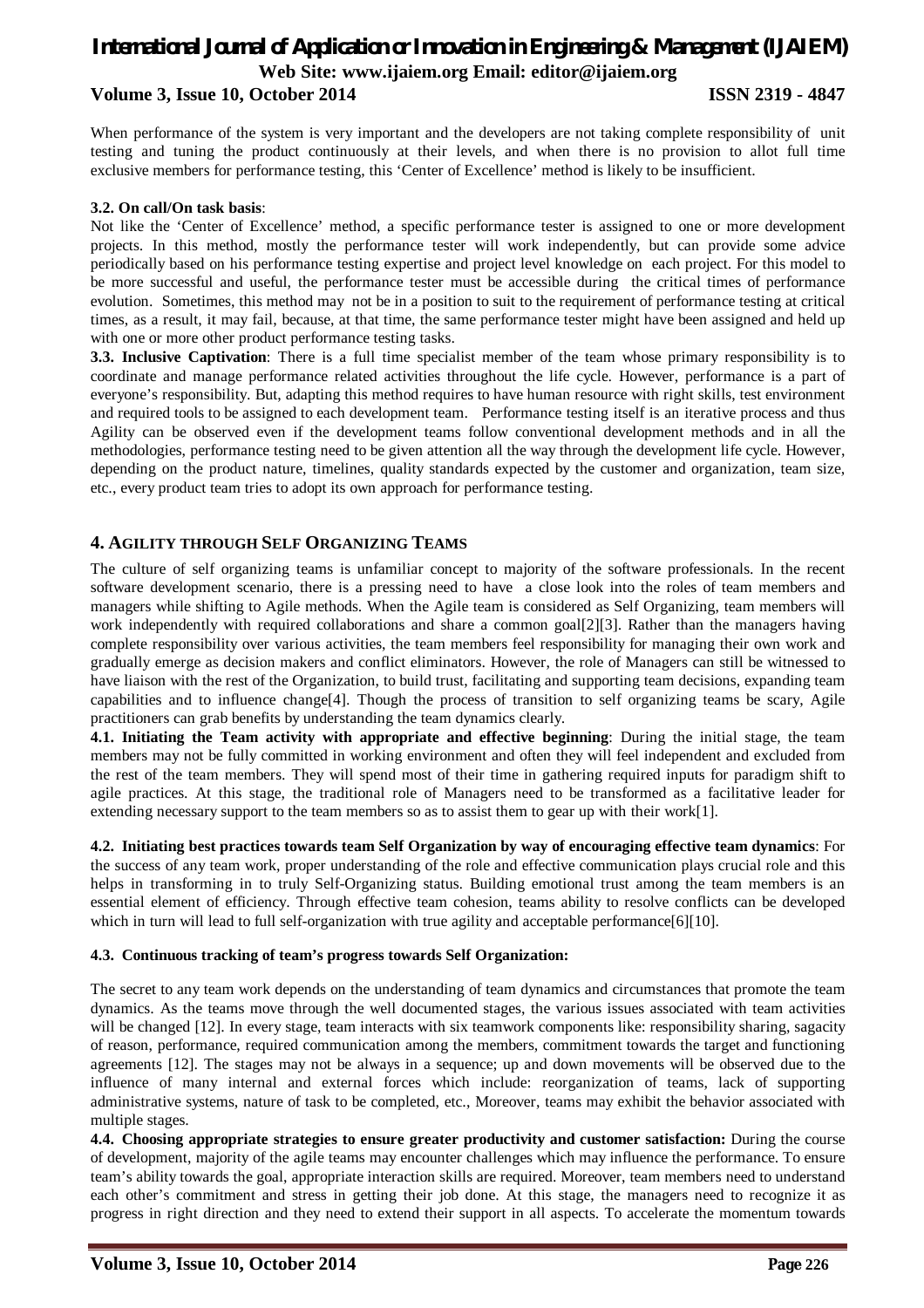# *International Journal of Application or Innovation in Engineering & Management (IJAIEM)* **Web Site: www.ijaiem.org Email: editor@ijaiem.org Volume 3, Issue 10, October 2014 ISSN 2319 - 4847**

final results, team cohesion need to be promoted through the acknowledgements and celebrations even for early minute success.

#### **5. BEST PRACTICES FOR MOVING TO AGILE DEVELOPMENT**

To ensure the smooth transition to Agile development, the initial step that need to be carried out is to involve testers and customers at each stage of iterative process in order to minimize the future risks. To align the testing in agile team, a team member should be assigned formally the duty of the testing and testing should be carried out in the same iteration as the coding, or else, the basic collaboration will not be working fine and must be revisited. Compared to that of waterfall model, here, testers are being introduced little bit early in the product life cycle. This helps the testers to gain better understanding of the agile methodology and can directly start determining the suitable levels of testing.

- One more success factor lies in according same access to the tester in team activities as other team members. Though such kind of access is not provided in conventional development methodologies, there is no reason for not allowing the access to testers. Gaining familiarity by the testers will help in realization of the results of Agile methodology.
- Making testing activity as part of team communication when testing need to be carried out on the outcomes of various stages of development life cycle. For example, while designing and finalizing user interfaces itself, the suitable test scenarios should be identified and finalized.
- It is a common practice and responsibility of the development team/exclusive testers to ensure that the product is error free and suits to the customer requirements before it is passed to the customer for acceptance testing. Under the Agile methodology, customer is also involved in the testing process so as to ensure the successful acceptance test and there by little effort can be wasted. While including the customers in the testing process:
- Customer should be given freedom to filter the objectives and should receive the testing objectives and standards [6].
- Assigning formal responsibilities to customers may yield better results.
- Customer should have the access rights to testing results as other members of project team [11].
- Sufficient documentation and testing is necessary to ensure adequate testing. Sophistication of application will help in determination of appropriate level of documentation and team's strengths and weaknesses will also help as guidelines in determining the sufficiency of documentation and level of testing.
- Complicated algorithms will most likely require sufficient documentation, or else, the team may find itself continuously revisiting the same algorithm which is waste of effort.
- Identifying what is necessary and what can be neglected can also helps as better guideline and check list is probably the more appropriate option in this situation.
- Just pushing the whole product to an exclusive testing portal is a waste of resource when it is not being used by the team. To ensure the focus on particular area of the code, usage of test instance is advisable.
- For documenting sophisticated design challenges, preparation of one-time document is essential; whereas, it provide very little value to the agile teams.
- In view of the fact that testing is part of the process in agile development, team should be functioning with more collaboration. Thus, large guidebook testing sets are not good sign.

# **6. CONCLUSION**

Though agile methodologies have proved to be the better choice to meet the dynamic customer requirements and to ensure high customer satisfaction, using agile methodologies in larger scale has many challenges and can introduce many unpredicted events and constraints. Agile methodologies like Scrum and Kanban works well at team level but not on the organization level. In spite of the advanced technology, communication among the distributed teams is still seen as a major challenge. As face-to-face communications method is the most effective way, teams should be co-located whenever possible. However, global distribution can introduce cultural challenges which can be blocker for successful agile scaling. It is difficult to point out legitimate objective indicators to assess the success of agile and most of the times, decision is based on the opinion of different stakeholders. There are no fixed/rigid strategies or best practices for scaling agile methods, but context based decisions are always advisable. Without giving noteworthy thoughtfulness given to proper training, inter-departmental communication, refined administrative practices, adequate infrastructure and business process consistency, the spread of agile in organization can be initiated with slow pace, if not completely disallowed.